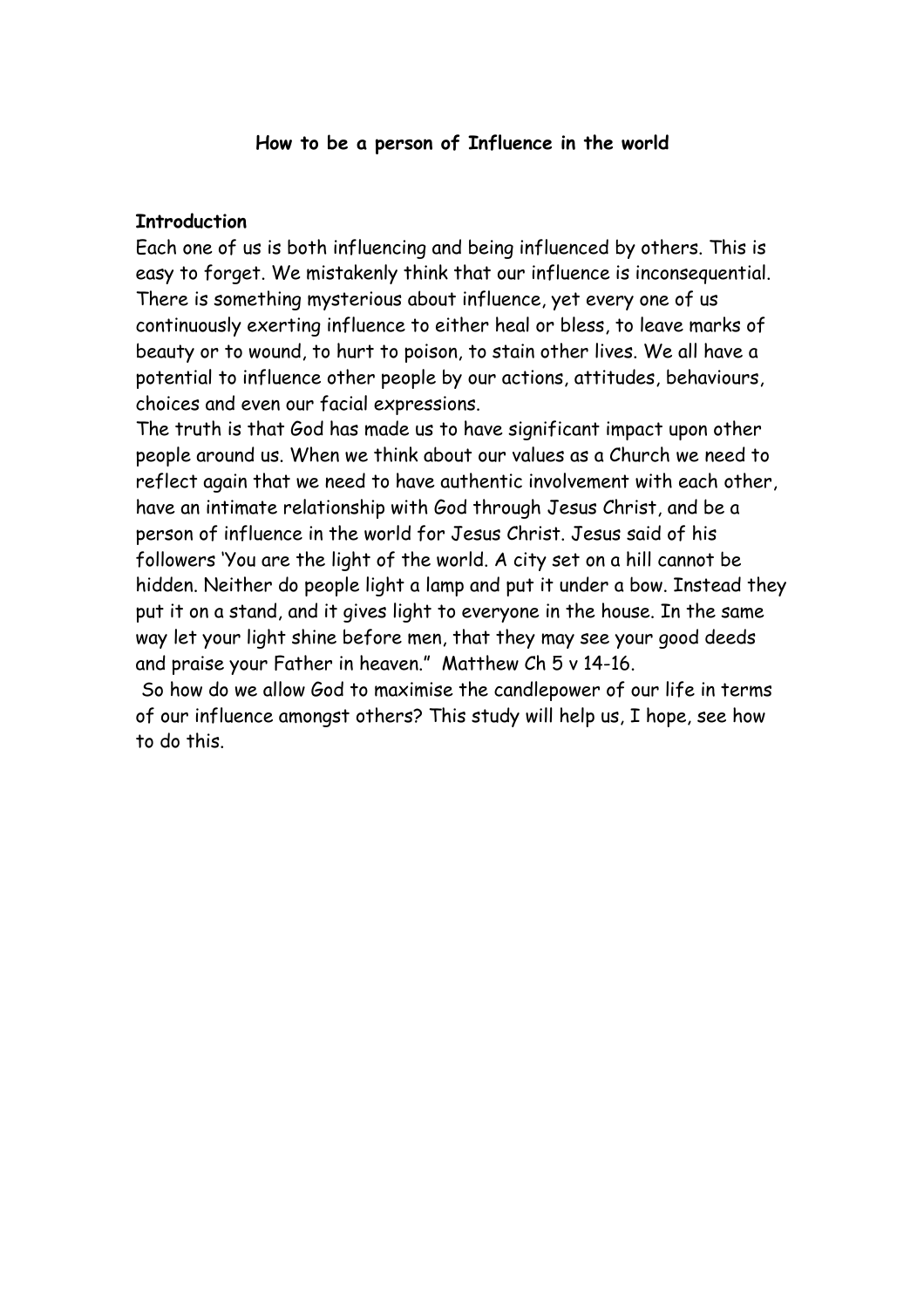# **Study 1 A daily influence**

#### **Introduction**

A follower of Jesus Christ needs to think seriously about ways that they can make a difference in the world, by reflecting out the light of Jesus Christ through their life. We just need to look at simple and practical ways that we can influence those around us. We just need to think about having our lives filled with Christ's love for others, meeting practical needs and confronting injustices where and when we encounter them.

### **The Big picture**

1.I f you can tell about a time when something happened that made you wonder if you could really have a significant impact on the lives of others?

2. When situations, voices, or something inside of you makes you think that you will never be a person of influence, how do you battle against this?

### **The Biblical picture**

### Read 1 Corinthians Ch 13

3. This classic passage features a list of things that love is, and things that love is not. Each time you read a statement about what love is, we can turn the statement around and discover what love is not. In the same way when we read a statement about what love is not, we can discover what love is. As a group use the passage to complete the following

Love is… Love is not…. Illustration…

4. Apostle Paul is clear that the use of spiritual gifts, great displays of knowledge or faith, powerful acts of generosity must be done in love if they are to have maximum impact. How does love act as a governing force as we seek to impact our world and influence the people around us?

5. One of the basic ways to have a daily influence is to spread love. Can you tell about a person in your life who has consistently and freely shown love to you?

6. How has their love influenced your life?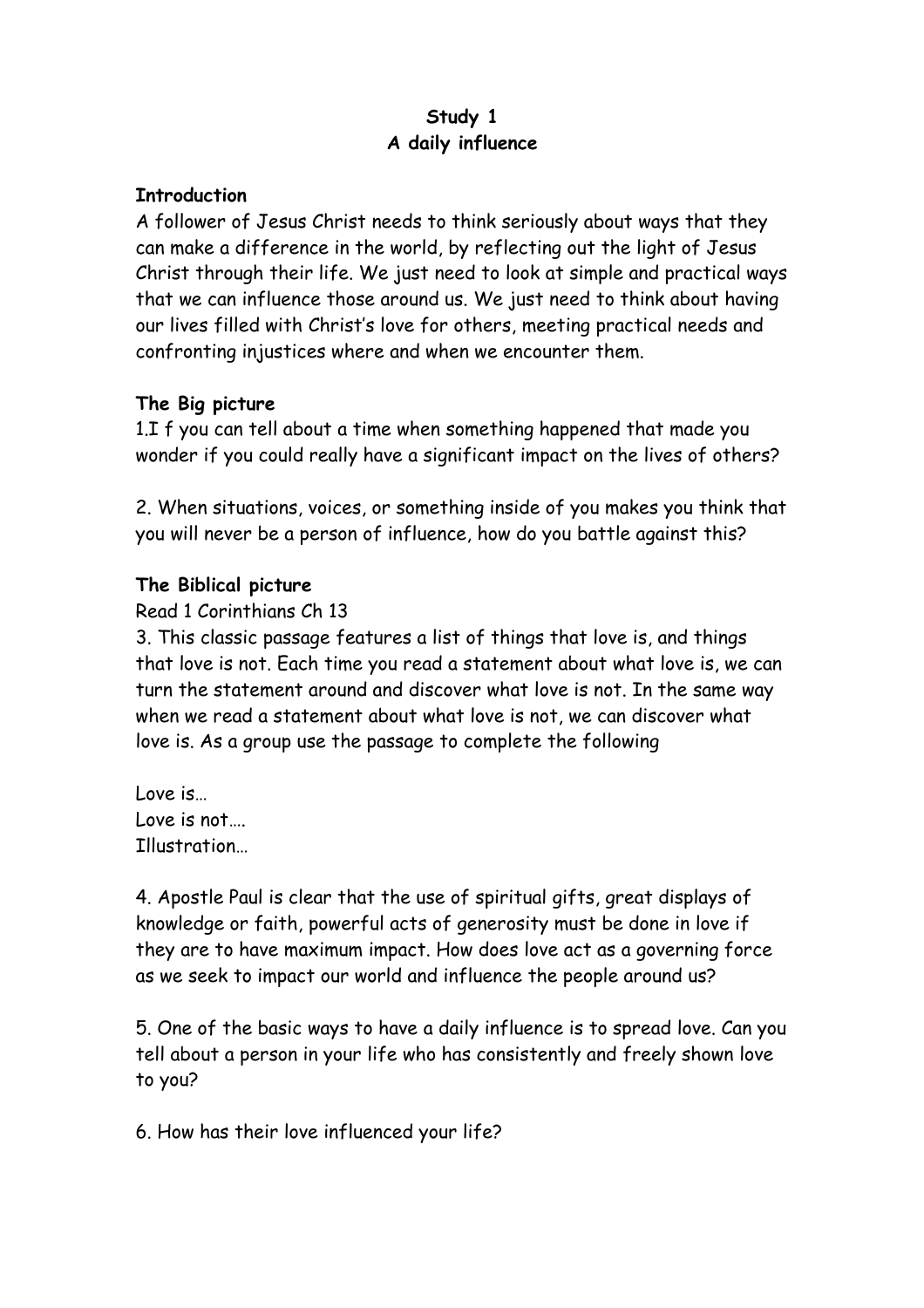7. What specific acts of love could you extend to someone in the coming week that would have a positive, Christ honouring impact?

8. In Acts Ch 2 v 42-47, the early Church became known for the ways they met the needs of others. Picture a local Church who consistently seek to meet the needs present in their community. How can such acts of service open the door for influence?

9. What message does this send to the people of that community?

10. As you think where TVBF is placed, or your own neighbourhood, talk about some of the needs that could be met there?

11. What is one step that you could take to be part of God's plan to care for people in your community?

# **Being in the picture**

12. We can also take this up a notch and fed the hungry, speak up for those who have no voice, seek racial integration. The Prophet Micah spoke about walking humbly with God, loving mercy and act justly Micah Ch 6 v 8. Can you cite examples you have seen or heard of where Christians, or groups of believers are confronting injustice and making a difference in the name of Jesus?

13. What are some of the injustices that exist around us?

14. What could TVBF or our Cell be doing to exercise influence and confront one or more of these injustices?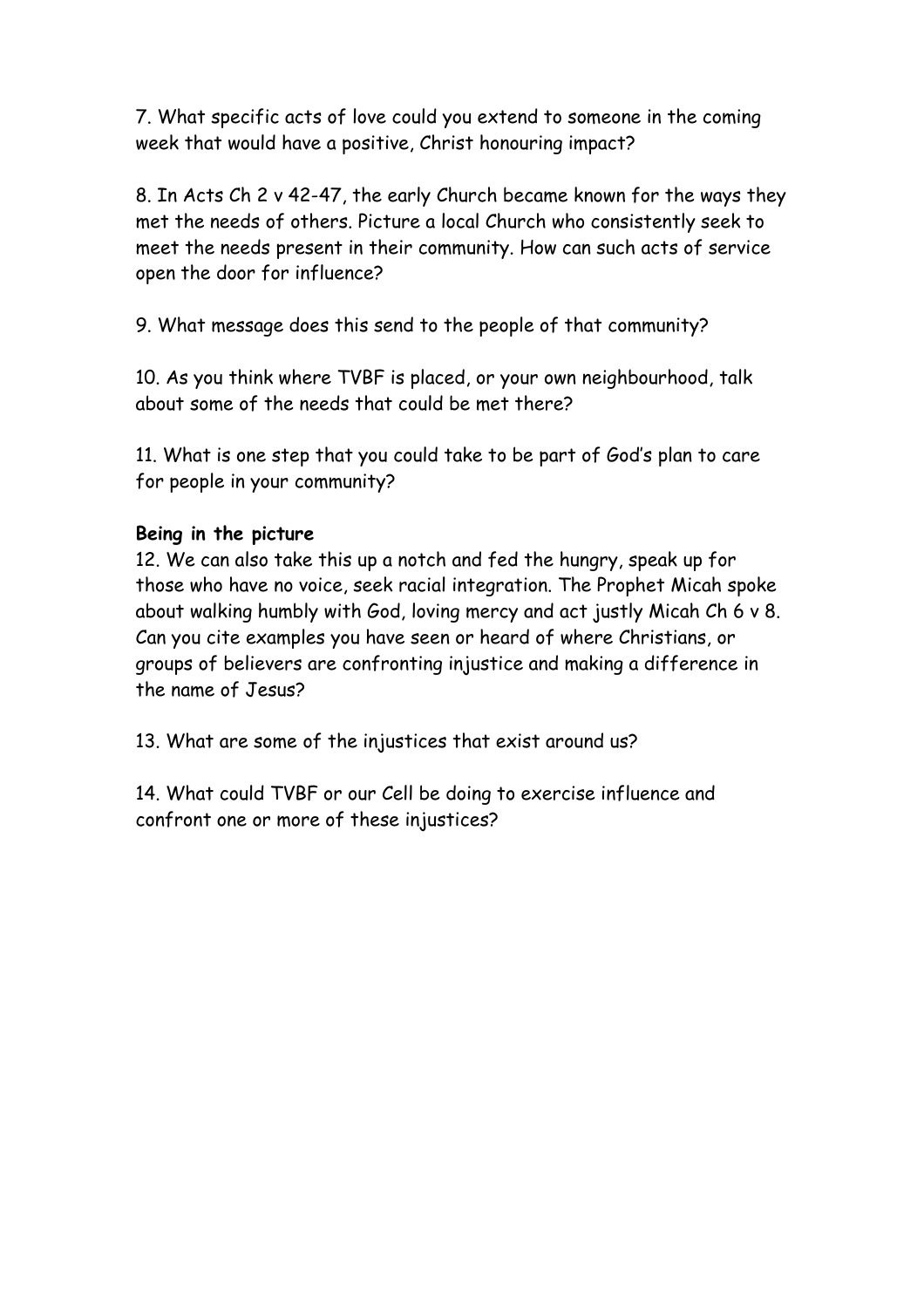# **Study 2 A Growing Influence**

#### **Introduction**

Our daily influence grows as we actively look to meet needs and think about our whole life discipleship. We just need to have eyes to see just how great is our influence on others. Influence also comes as we begin to notice and resist injustices in the home and workplace in the name of Jesus. We are called to be a light that shines through our life wherever we are in a way that reconciles people to people and to God. The key to all this is to live with a whole life balance of meeting physical and spiritual needs. We are called both to feed the hungry, and also offer the bread of life that lasts for eternity, Jesus.

#### **The Big picture**

1. Some Christians can look at the problems in the world and feel overwhelmed and under equipped to deal with them. They may well think 'I'm just one person, I can't make a difference'. What might Jesus say to such Christians?

#### **The Biblical picture**

Read Psalm 140

2. In this Psalm David address the reality of violence in the world. What does this Psalm teach about those who are violent and who create oppressive systems of violence?

3. How might David's words, especially vs. 8-10 shape the way that you pray against cruel and violent people?

4. How does this Psalm teach us about how God feels about violence, and His response to those who abuse and attack innocent people?

#### **Being in the picture**

If we are going to exercise influence against the violent brutal systems of this world, we have to realise that we are walking into a battlefield. When we stand against violence we can find ourselves in a in the middle of a firestorm.

5. Sometimes it is easier to look the other way, to ignore the violence that exists in our communities and world. What are some of the coping mechanisms we can put in place to build a buffer between ourselves and the violence around us?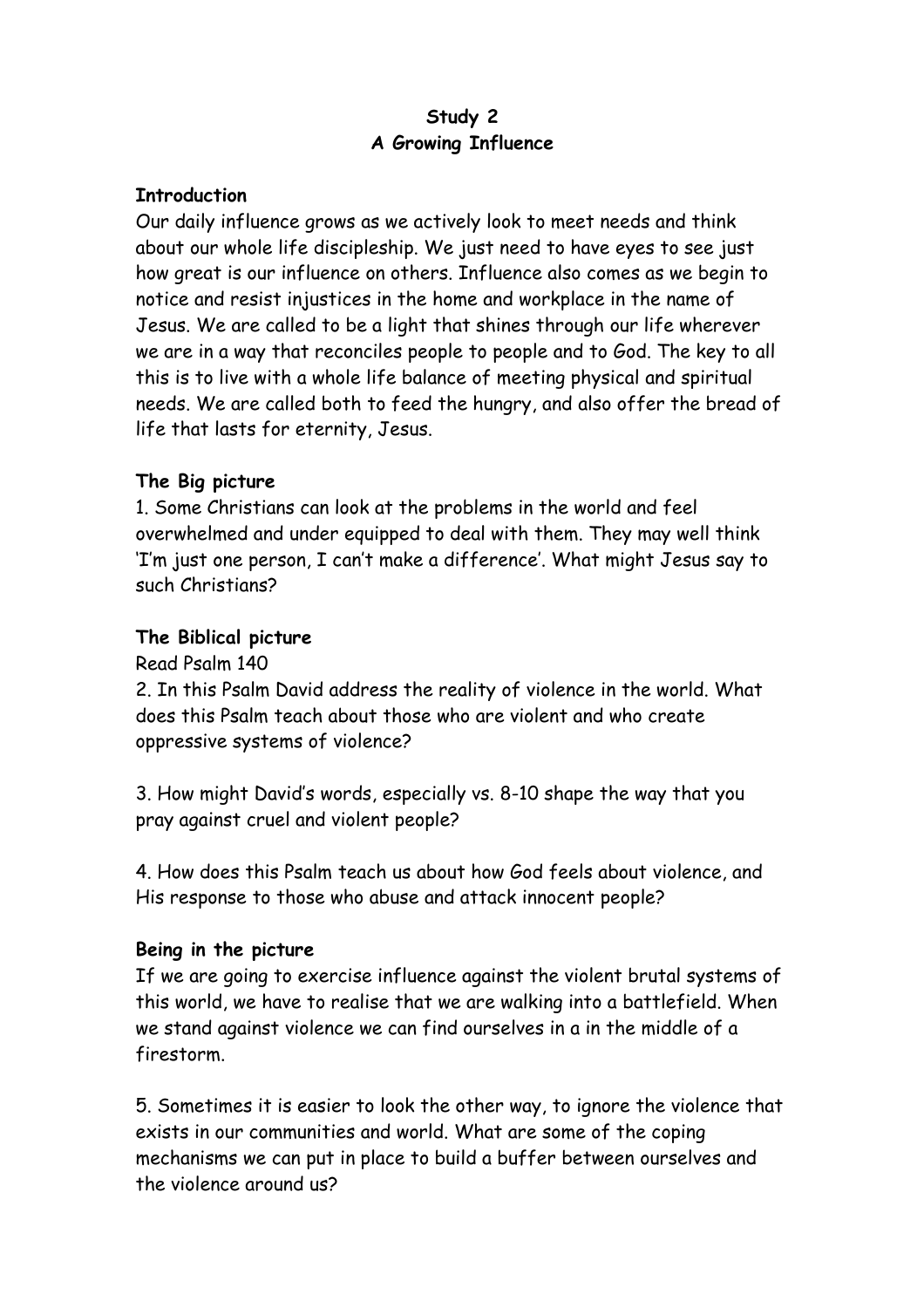6. God wants us to see what He sees and feels, so that we will be moved to action. What can we do to open our eyes and hearts to the victims of violence?

8. What are some of the violent systems that exist in Our nation The world

9. What practical steps and actions can a follower of Christ take to resist and battle against one of these violent systems?

10. After Jesus died on the cross to deal with human sin, and rose again in victory over the grave and death, He gave his followers strict instructions. Read Matthew Ch 28 v 18-20 and Acts Ch 1 v 8 As we look at Christians today, how are we doing in this mission of being witnesses and making whole life disciples?

11. As we look at TVBF how are we doing as congregations at fulfilling this task?

12. Some followers of Jesus shine God's light by meeting needs, but are reluctant to speak the message of the cross and call people to repent from sin and follow Jesus. Others are quick to bring the message of Jesus and call people to receive him, but they neglect to spread love in their actions. What are the potential dangers in each of these extremes?

The early Church was rigorous, vigorous and fearless with its proclamation of the message of reconciliation to God through faith in Jesus. It sought to spread God's love through meeting human needs and confronting injustice with unwavering passion.

13. How would you rate TVBF on the scale below?

| Focused on physical needs |                      |  |  | balanced focused on spiritual needs |  |  |  |
|---------------------------|----------------------|--|--|-------------------------------------|--|--|--|
|                           | 1 2 3 4 5 6 7 8 9 10 |  |  |                                     |  |  |  |

What is one step our Church could take to strike a stronger balance?

14. How would you rate yourself on the scale below?

| Focused on physical needs balanced focused on spiritual needs |  |  |  |  |
|---------------------------------------------------------------|--|--|--|--|
| 1 2 3 4 5 6 7 8 9 10                                          |  |  |  |  |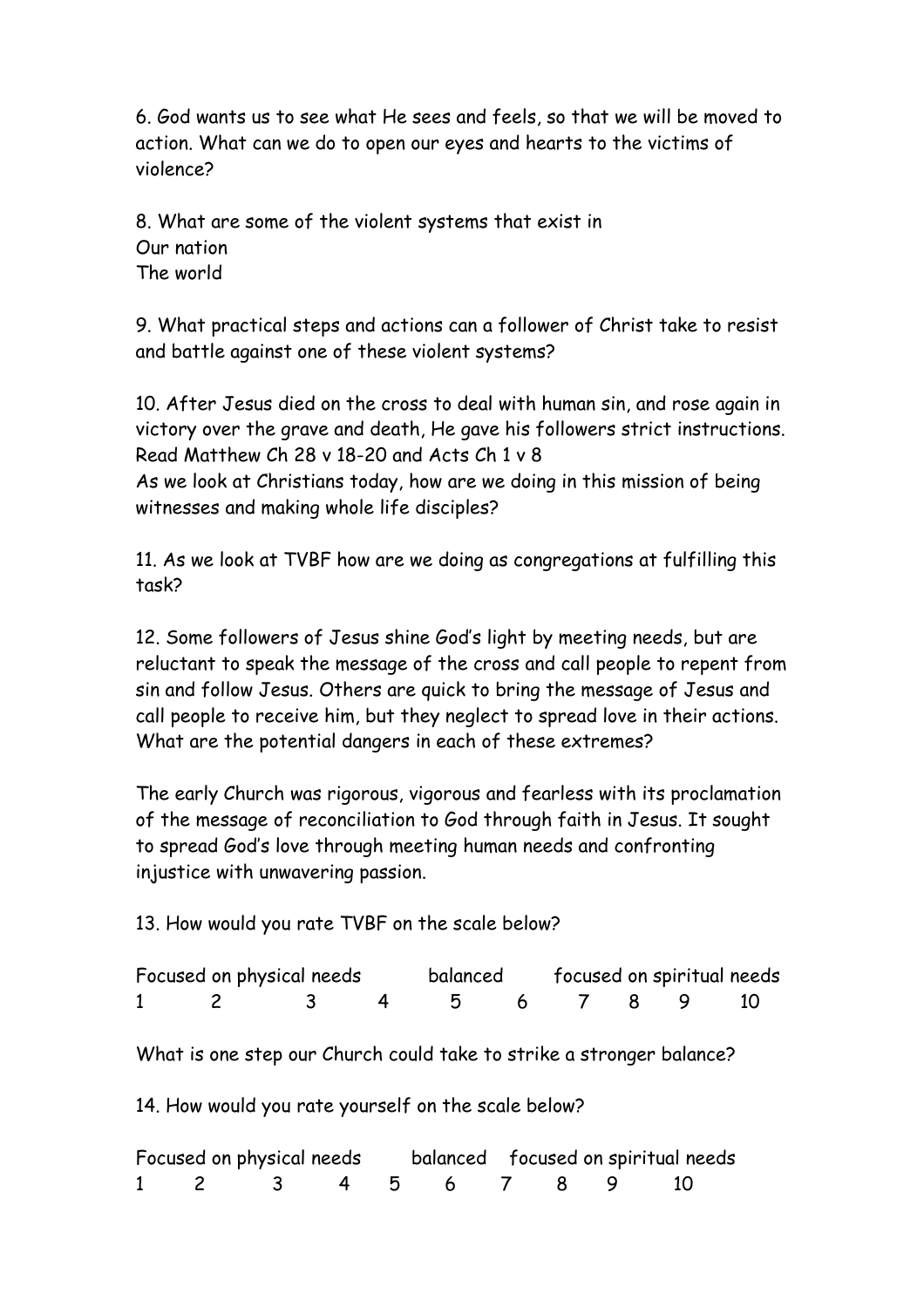# **Study 3. An Eternal Influence**

#### **Introduction**

Jesus told three stories in Luke Ch 15, about a lost sheep, a lost coin and a lost son, to help his listeners understand something very profound, that Gods attitude to all people is that they really matter to Him. In fact lost people matter enough for Him that God is willing to search them out and give them an opportunity of reconciliation through Christ. When a lost person is found and brought home to God there is great rejoicing in heaven. This message encourages Christ-followers to not give up on anyone in their sphere of influence, but to go on making sure that all people know they matter to God.

#### **The big picture**

1. If you can tell about a time you lost someone or something precious to you, and describe how you felt as you searched for it?

#### **The biblical picture**

Read Luke Ch 15 2. What similar themes do you see in the three parables in Luke 15?

3. These three stories teach us a great deal about the heart of God and about ourselves. What do you learn about God in these stories?

4. What do you learn about people?

5. What are some of the other biblical passages, teachings and confirmations that 'people matter to God'?

6. How should this simple reality impact the way we interact with people as we walk through our day?

7. The stories in Luke 15 not only speak of something value being lost but also a great search takes place.

Can you think of what God has done through history [including today] to search, seek, and find his lost sheep?

8. Can you tell of the search party God sent out to find you?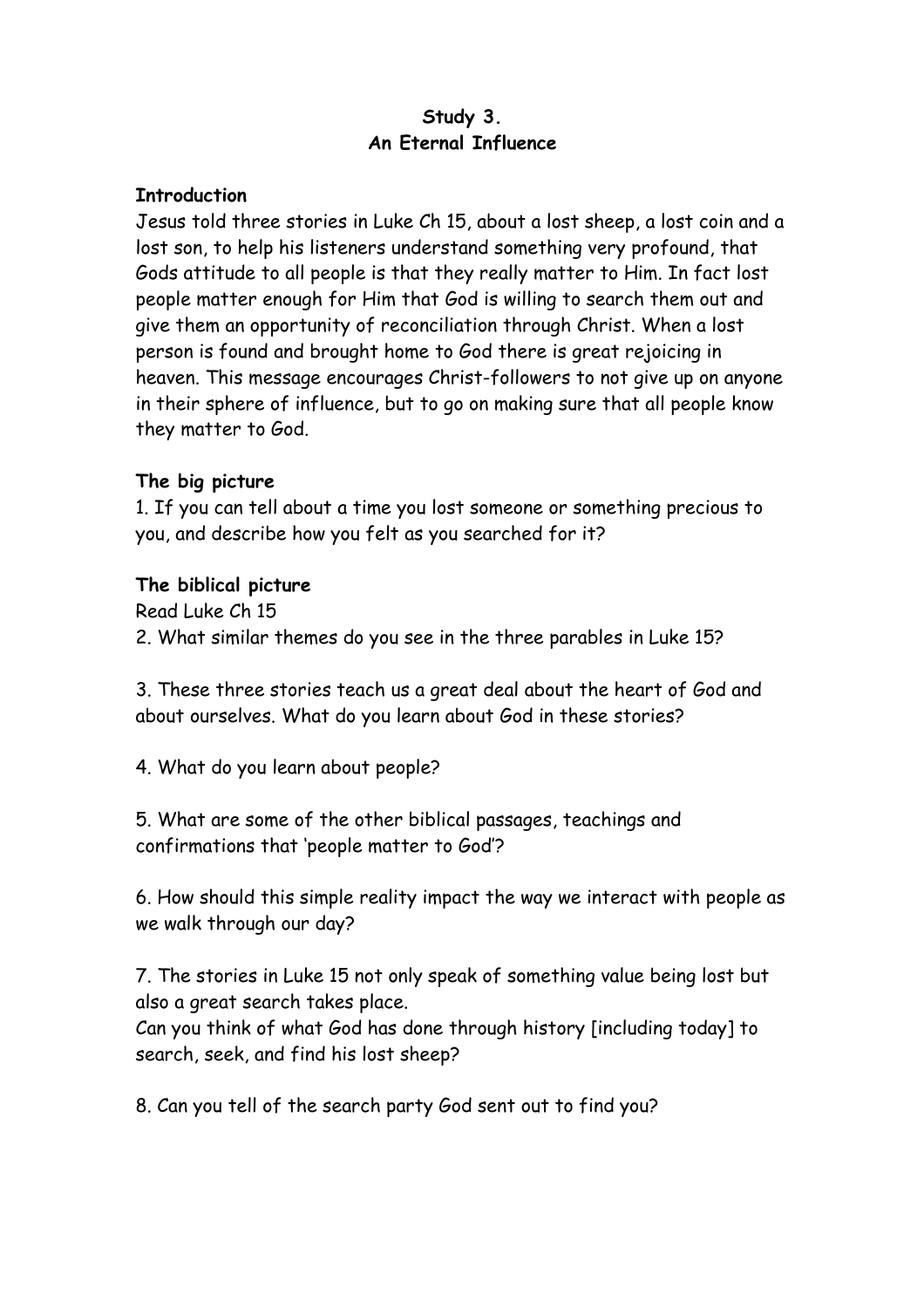### **Being in the picture**

9. Followers of Jesus are expected to have hearts that beat like His. We are called to be more and more like our Good Shepherd. What are the ways that we as a local Church can be more committed to searching for those who are still lost?

10. How can we individually develop a habit of seeking for lost people as we go about our daily routines and relationships?

11. A third stand that runs through these three stories is that each one ends with a party. What are some of the visible ways that TVBF and Christians can/could celebrate when someone comes to faith in Jesus?

12 What are some of the ways that TVBF reaches out with the love of God into our community?

13. How can you and I engage in these outreach initiatives and support one or more of these initiatives?

14. If you can name one person wandering far from God about whom you feel a sense of urgency?

15, What could you do in the coming weeks to contact this person, pray for this person, or do something that could be part of God's plan to invite them home?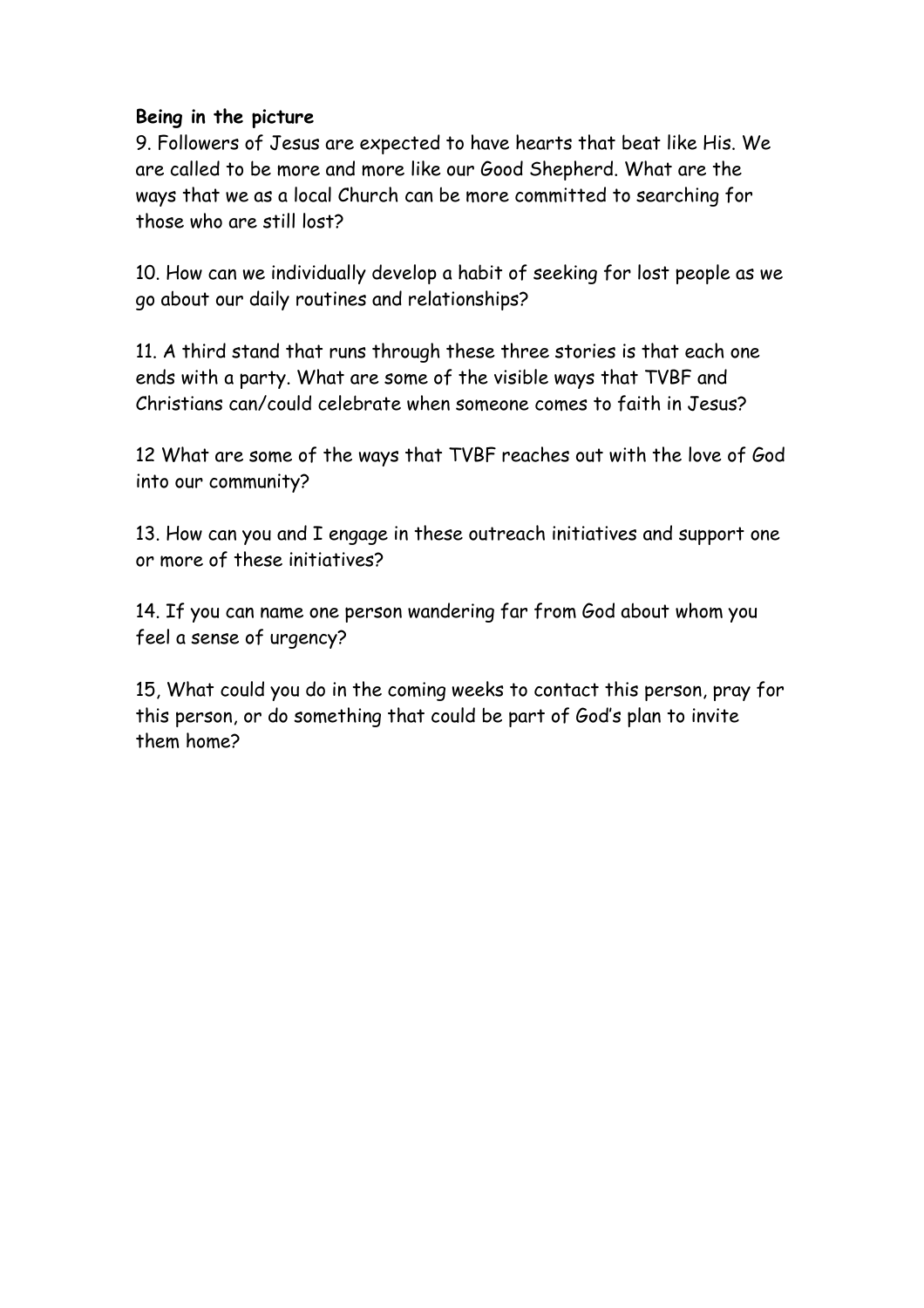# **Study 4 Having a spiritual influence**

### **Introduction**

We can use our influence in a number of ways. We can use it to be known around the workplace as a really nice person. We can use it too try to end some kind of injustice. We can use our influence to get involved in God's reconciling work through Jesus as being an ambassador for God. We can be ready to engage people in spiritual conversations that point people towards faith in God through authentic conversations. We can see ourselves as travel guides having conversations with others who are on a spiritual journey, and we are seeking to direct them towards the goal, not away from it, of a whole life relationship with God. We just need to think about how we do this with humility and clarity, and if need be brevity

#### **The big picture**

1. If you can, tell about a time you were able to have a spiritual conversation with someone about the person and message of Jesus, or you were able to share your faith story of how you became a follower of Jesus arising out of your influence on that person's life?

### **The biblical picture**

Read 2 Corinthains Ch 5 v 16-21

2. what does the apostle Paul mean by the words' the message of reconciliation'?

3. What is the role of an ambassador?

4. Once we are reconciled to the Father through faith in Jesus, we are called to be Christ's ambassadors. We are tasked with the ministry of reconciliation. If we are going to live a normal day as an ambassador of Christ, how will this impact Our words

Our actions Our attitudes Our interactions

5. Tell of one person if you can who was like a spiritual guide to you. How did they help you connect with your need for Jesus? What did they do that felt natural?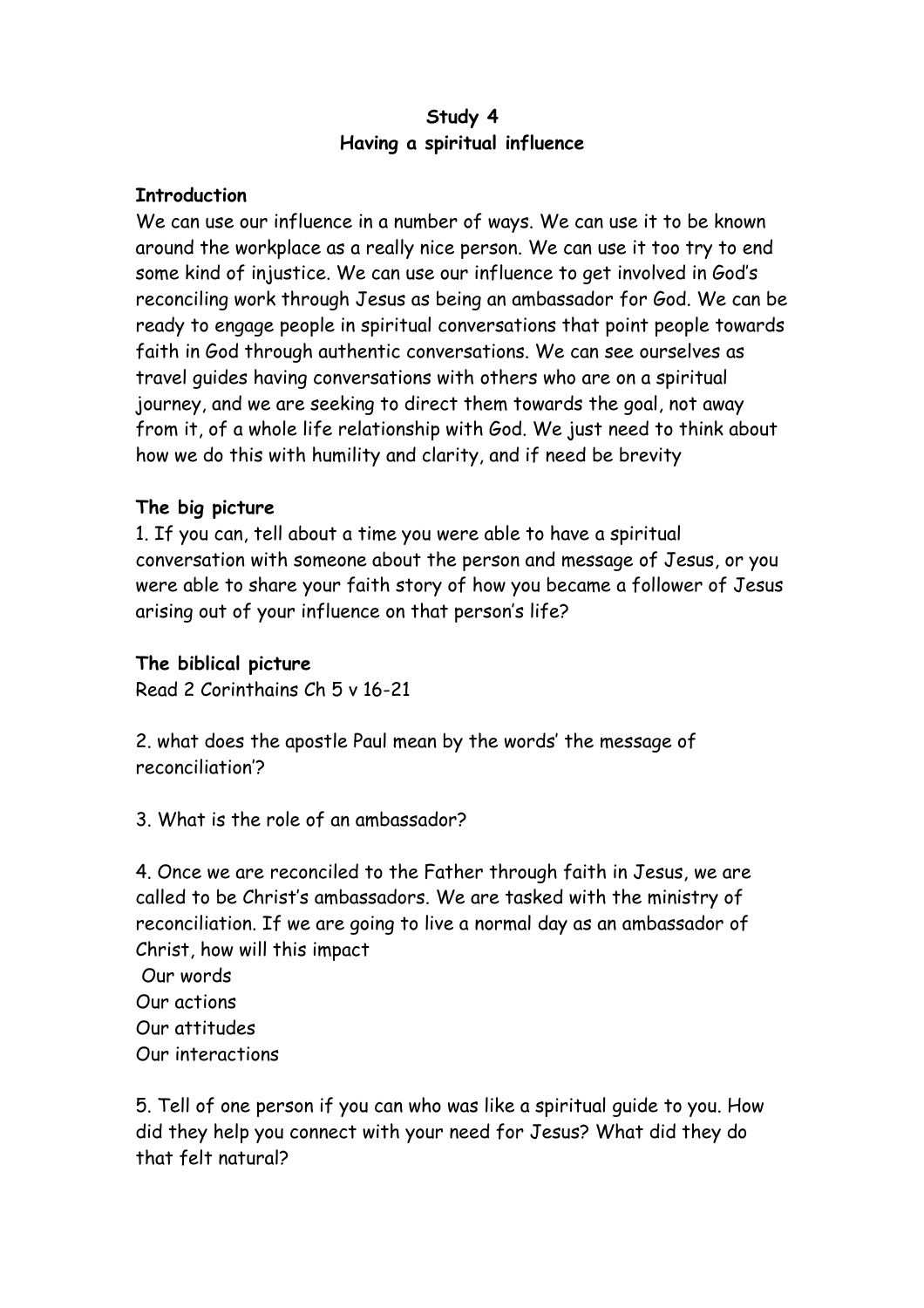6. Sometimes people shove Jesus in someone's face instead of inviting them to explore Jesus. If you have experienced someone whose tactics were too pushy, what did you learn from that experience? What warning would you give to those who tend to push rather than gently invite?

# **Being in the picture**

7. It says that when Jesus saw the city of Jerusalem he wept Luke 19 v 41. He wept because he saw people walking around who needed to be reconciled with God.

Have you ever had a moment when God opened your eyes to see a person from a fresh perspective, if so can you share it?

8. What are some things [attitudes, actions, motives] that can cloud our vision and keep us from seeing people the way God does?

9. What can we do to remove these obstacles?

10. In Matthew Ch 5 v 27-32 we read of Jesus calling Levi [Matthew] to follow him. Matthew got creative in how we reached out to his friends. As our heart for others grows, we too will be creative in discovering ways to reach out and build bridges, as a group can we list various ways for us as a cell/ group or congregation of TVBF as to how we can reach out to others? As an individual how can you do this in your work context?

11. What is one outreach idea listed above that your cell might use?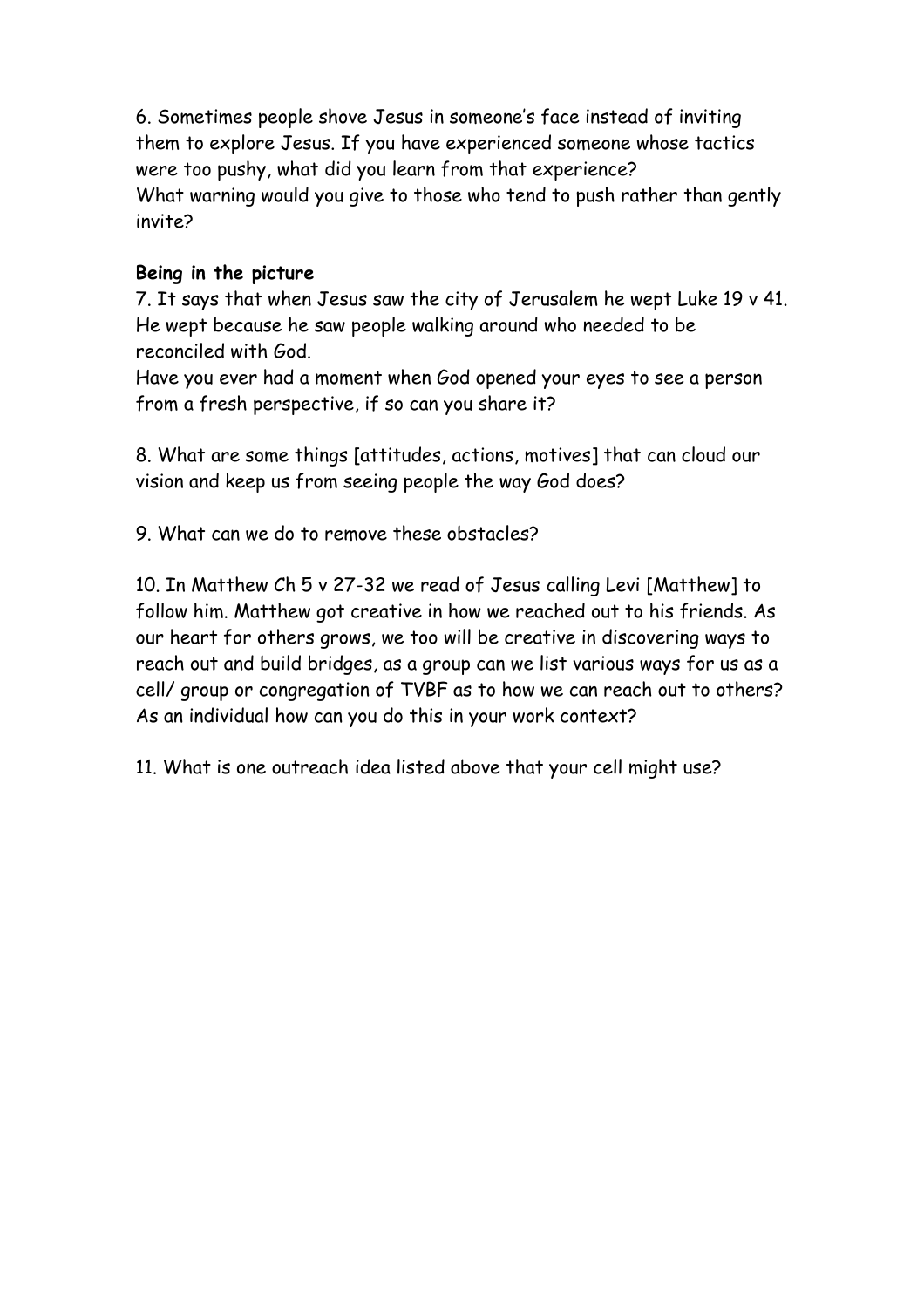# **Study 5 Natural Influence**

#### **Introduction**

There is a little poem by John Maxwell, which reads My life shall touch a dozen lives Before this day is done. Leave countless marks of good or ill, E'er sets the evening sun.

This, the wish I always wish The prayer I always pray, Lord, may my life help others lives It touches by the way.

So how? Well I hope that this session will focus on what is necessary to do this. I would suggest that we need to live out a fully reconciled life as an example. We need to take time to listen to people as they tell us about their story, and why they have not been reconciled to God and lastly that we seek to pray for natural opportunities that our life example and life situations open for us to tell the story of God's grace and what he has done in our life.

### **The big picture**

1. Tell abut a time when you left a circle of your own comfort zone and reached out to someone who was alone 2. What are some of the reasons why this is difficult to do?

**The biblical picture**

Read Acts Ch 16 v 16-34

3. What consequences did Paul and Silas suffer simply because they sought to speak the truth and share the message of Jesus?

4. How might this biblical account teach those who feel. 'Well if I just follow God's will, everything will go my way, and I will never face hard times'

5. What surprises you about Paul and Silas's attitude through this whole experience?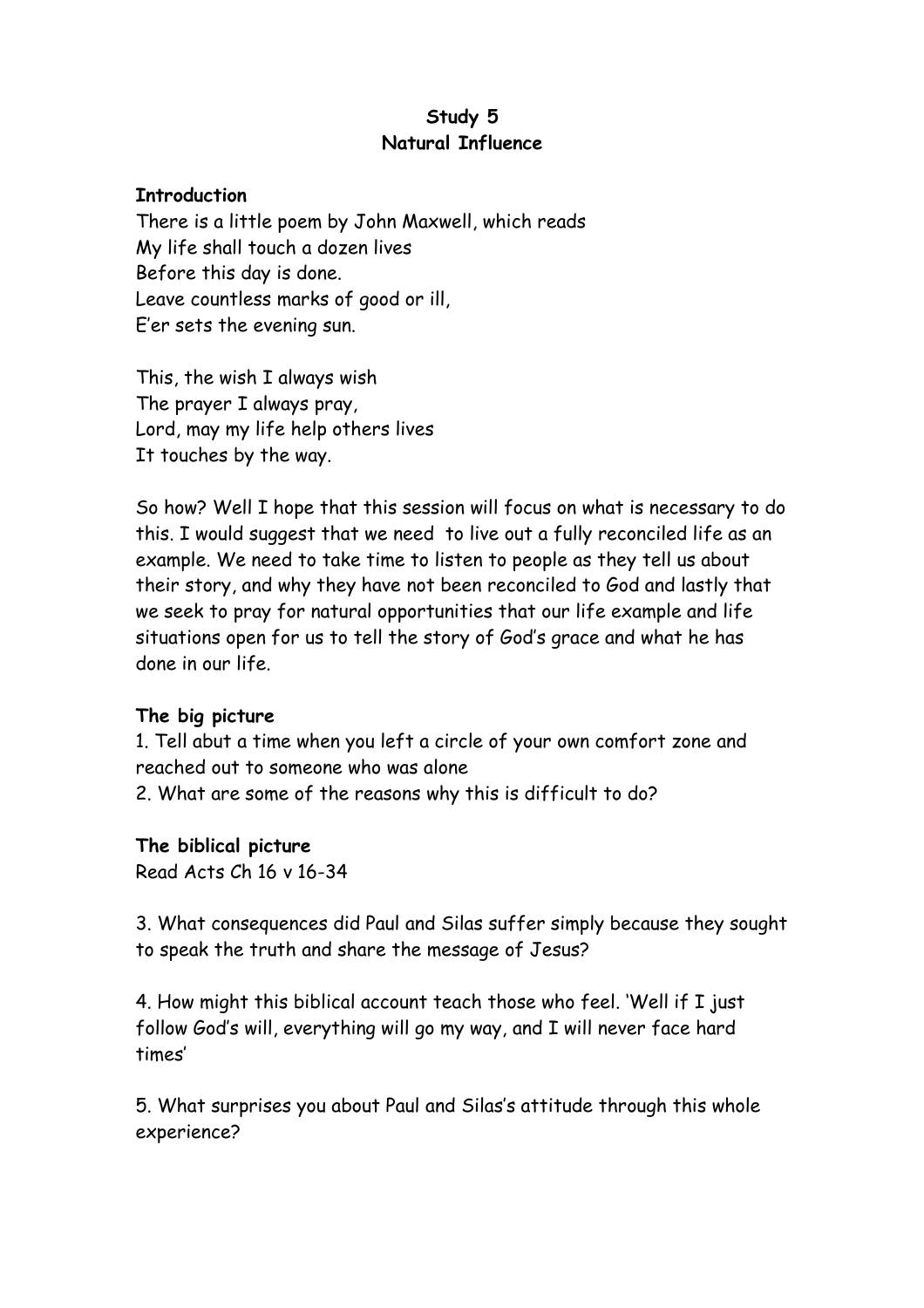6. What can we learn from their example and commitment to bring God's message of salvation in Jesus Christ?

The challenge to live out a fully reconciled life everyday with consistency will help us shine God's lights in the world Matthew Ch 5 v 16. Our life is the platform of credibility from which our words will flow.

7. What are some of the light shining behaviours, practices, attitudes that will show the world that we have truly been reconciled to God?

8. What are some of the light- dimming behaviours, practices, attitudes that might cause the world to wonder if we are truly in an authentic relationship with God?

# **Being in the picture**

9. How can we battle against these attitudes and actions when they creep into our lives and the fellowship of TVBF?

We need to take time to listen to and understand the story of the person who needs to be reconciled to God.

10. What questions might open the door for that person to share their story and their beliefs?

11. How does a spiritual conversation change when we stop telling people what we think they should believe and begin asking them what they believe and why they believe it?

12. When we allow someone to tell us of their spiritual journey or life story, we may hear all sorts of things. How might we respond to the following, as a spiritual tour guide for that person?

I think I have done too many bad things and God could never love me I've met too many people who claim to be Christians but seem to live messed up lives with double standards

I would like to come to God, but I am waiting to clean my life up, and make it more presentable to him

I have been hurt by Church or by Christians

I don't think it is rational to believe in God.

The Apostle Paul suggests that we should pray for open doors Colossians Ch  $4 \vee 3$ , We just need to test the door, to see if I swings open or stays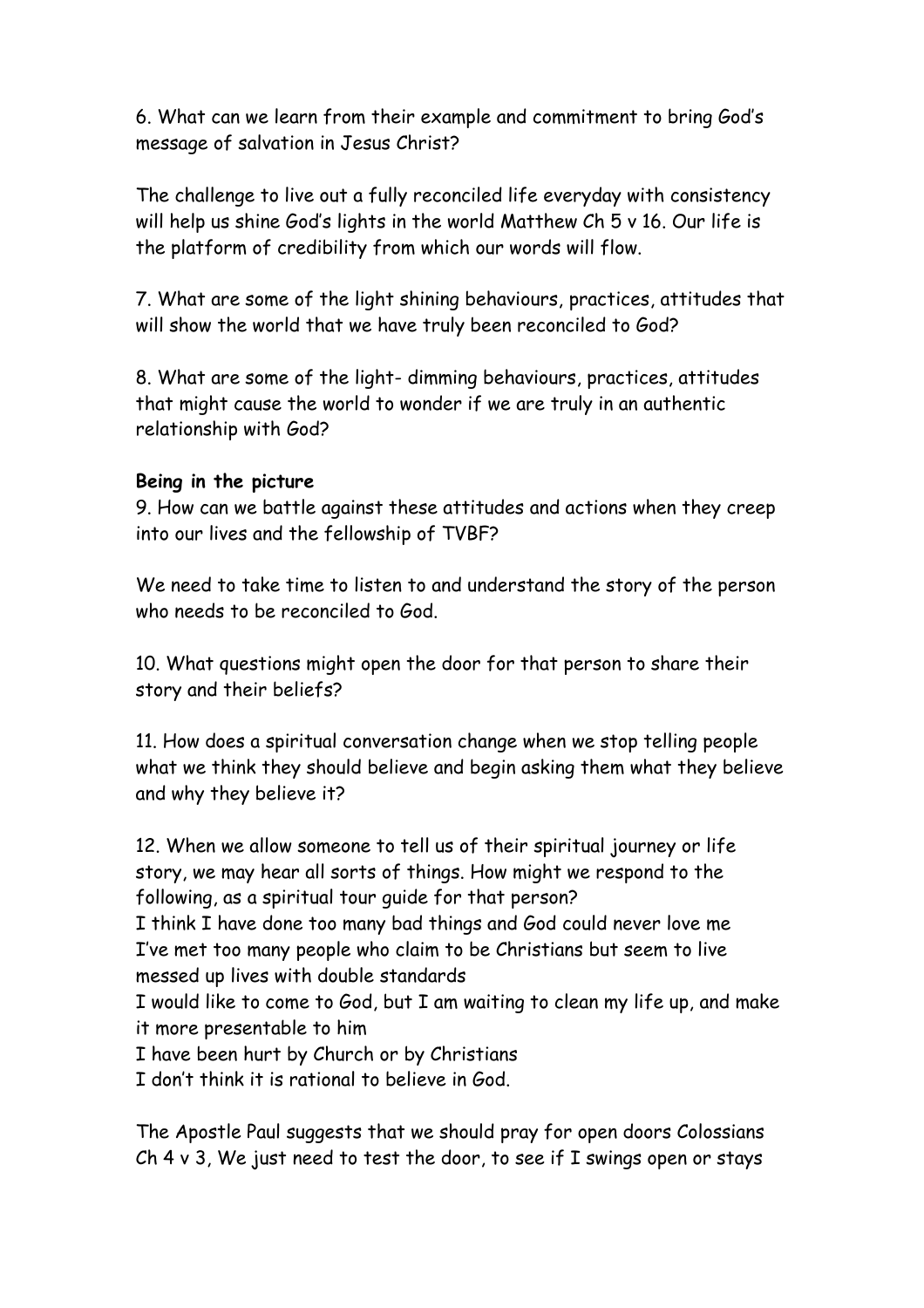shut. We don't kick doors in, we just trust that God will give another opportunity, and we keep living our life with credibility.

13. Can you tell about a time you tested a door and it was firmly shut. How did you respond, how did this impact your relationship with the individual?

14. Can you tell about a time when you tested a door and it opened? What happened as you entered into that spiritual conversation?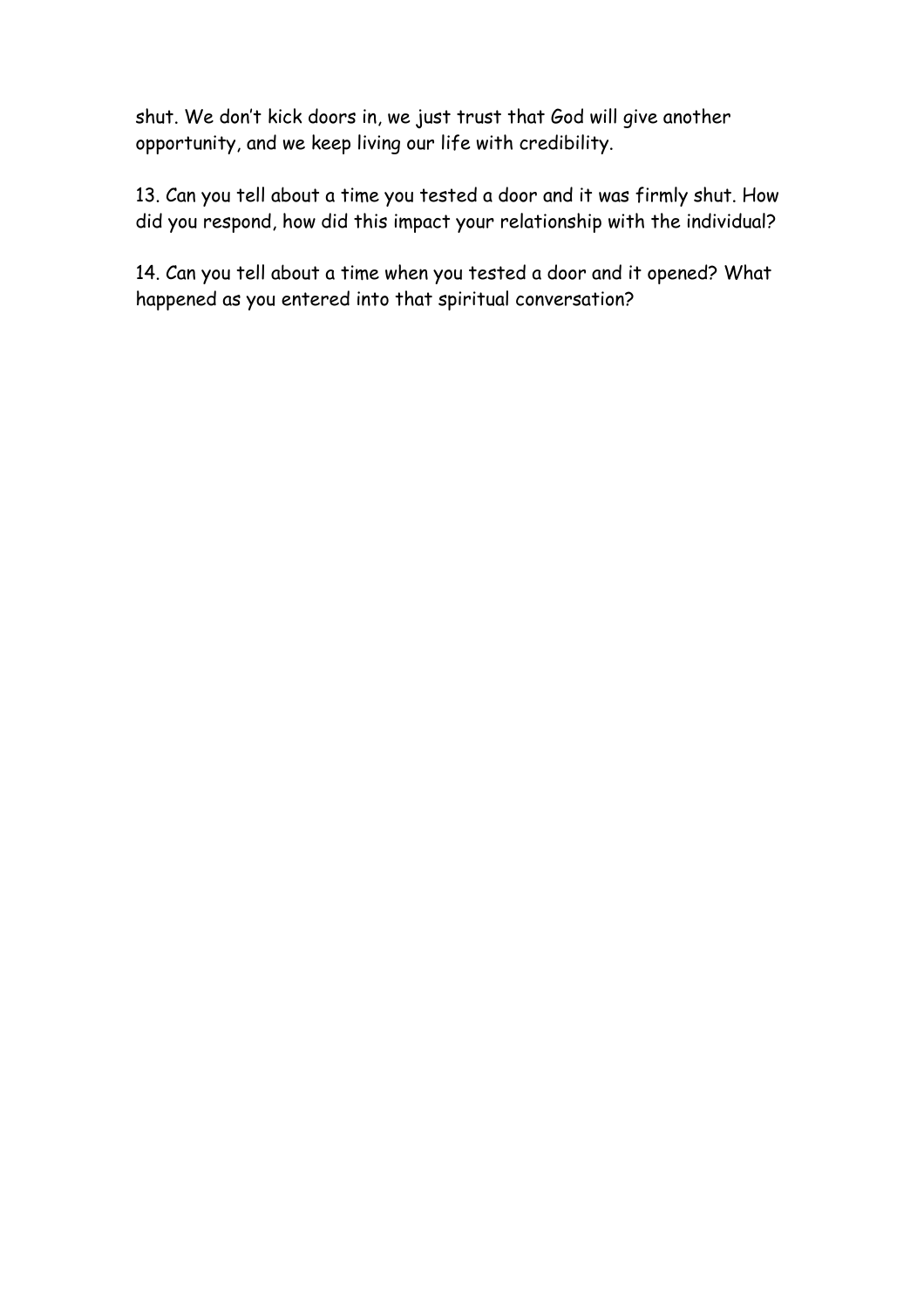# **Study 6 Partnering in Influence**

#### **Introduction**

The truth is that the Christian believer is a part of something much bigger than the individual, its called the Christian community. The believer needs to recognise this and work with the resources God has given them. There is an African saying, which goes, 'It takes a whole village to raise a child'. It is not always God's intention that just one Christ-follower is to be responsible for bringing a person who is far away from God near to God. Believers need to be comfortable with taking only whatever steps; whatever conversations seem relevant in their interactions. This can be very liberating for the individual believer. God is looking to us the whole of the Christian community in the task of reconciling people to himself. We need to see how we have a part to play in the journey of a person, and that others can be a catalyst in continuing to help that individual on the their spiritual journey home to God, and even help them cross the line into faith in God. The Christ follower just needs to understand, embrace and celebrate this holy partnership

### **The big picture**

1. What blessing/ good things do you have as a follower of Jesus that you would love to share with those who don't know him?

### **The biblical picture**

Read 1 Corinthians Ch 3 v 5-9

2. The apostle Paul uses an agricultural picture to describe the work of evangelism. So we have our part as God's servants, but God has his part in the process of reaching people.

What is our part? What is God's part?

3. What does the passage say to those who take full responsibility for another person becoming a Christian and beat themselves up when people don't respond to the gospel?

4. What does it say to those who declare that it is all up to God and they don't have to do anything?